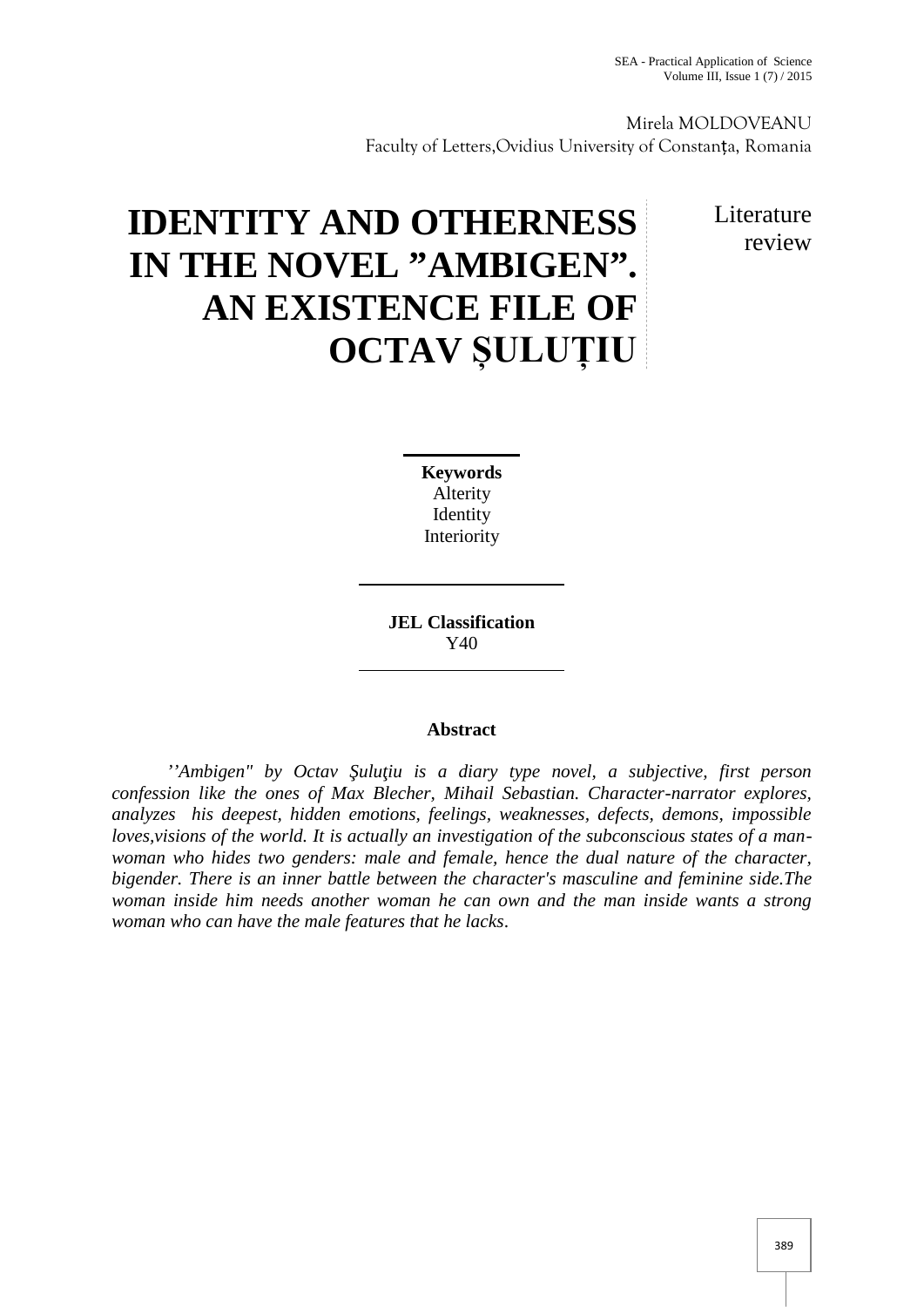## **1. Introduction**

The character-narrator of the novel "Ambigen" is totally dissatisfied with himself, from the outside to inside. He consideres himself ugly, both on the outside and in the inside. All his features, all the physical and moral characteristics define him more as a woman than as a man. The androgynous motive is obvious and it blends harmoniously with the splitting the other motive so that the other ego that he has is able to despise the other one. The character-narrator feels the need, mad lust to split himself, the ego in the mirror to come to life, to move, to breathe and spit, to show the contempt that it has for himself.

## **2. "Ambigen", an existence file of Octav Șuluțiu**

Di, the main character in the novel "Ambigen", discovers with amazement that the feminine elements within himself are more numerous than male elements, the author started from the theories of Freud and Weiniger that the inside of the human being, depending on certain circumstances manifests both men and women "The other one in me", is the challenge that the author proposes the reader, Di is a dual character trying to understand and discover himself and his temperamental diseases.

He feels "pulled in two directions by two equal forces which cancel each other." (Octav Șuluțiu, 1992, p. 199) These two forces exist in any individual, is one man and another woman. There is a constant struggle in each one of us between the two, and in the case of Di the strongest turns out to be the woman, that he feels in the flesh, in his white skin. There are women who are more men and men who are more women. He feminizes even his name instead of Di, Dida. He sees himself as an absurd woman, he likes to lie on the couch, to be admired, he loves beautiful words like a woman. He is shy, proud and modest like any woman, he is terrified of violence or any form of affirmation, of standind out. To all feminine features add prudence, cunning, his keen sensitivity, the pleasure for perfume, flowers, for all that is sensual. Of course,to all this it adds the dreamy nature, the pleasure of reading, his rich imagination.

Di is desired by masculine women because they see the woman in him, and this attraction is mutual. He feels attracted by virile women, not men, however he sees a gram of benine perversity . In himself there is a collage of women domination.

He tries to hide his feminine side, so it is not so physically visible. The narrative ego exposes in the for of a narration his most painful confessions, and most sincere feelings. Everything is put on paper, the ego remains nude inside after the oppressive first person confession, which devotes to his most devoted confessor-the reader, to which he dedicated his most intimate relieves. This inner

monologue is very deep and intimate, almost oppressive, the narrative ego mourns the life that has, nothing but a waiver to the happiness of not feeling, not understanding, "a intellectual waiver" (Octav Șuluțiu, 1992, p. 10), he feels ill, suffering from a temperamental disease. Writing is the only way to release himself, he feels spiritually impotent and disappointed that SHE is not coming. He wants his son to take the mother's qualities and to leave behind all the traces of father; if it was a girl there would be no problem because she resembled her mother. He is aware that he is not a good example, and the paper becomes a patient confessor, impartial, objective, it understands, listens, doesn't criticize. When he writes he under the impression that he hears every word sounding in the ears of thousands of people and it seems even that they answer furthering his cry of suffering.

The darkest shadows of his conscience, the most frightening experiences, defects that are shaped as inner demons that are not in line with the outside world, make him different, a misfit, a man incomprehensible to those around him. This narrative ego is unable to be happy, but also of making anyone happy. All he wants is an ideal love, simple, quiet, uncomplicated, which does not cause suffering, pain, struggle, burden.

He doesn't know how to behave with women who awaken in his soul feelings, although there are a number of women he loves madly (Ata, Eveline, Judith, Ana) he doesn't know how to behave with them, makes them suffer, believing that this will make them love him madly, to draw their attention. The only one who manages to love him is Elina, a prostitute.

He stalks obssesively women on the street, he is attracted to the tall ones and loves women dressed in black silk, colour that reminds him of the his mother's image . Silk symbolizes femininity, passion, through it you can feel the woman's body. He Does not ever dare to take the first step and always expects one of them to stop and to give him an encouraging smile. He searches in every woman on the street the woman to love and to be loved by, soulmate, anima.

He understands that love is not found on the street, on the contrary, love finds you, and the narrative ego considers that this uplifting feeling can not be searched, comes unexpectedly, surprises: "Maybe because I was not yet found by love, I didn't dare to stop any woman that I have stalked. Love must give you the courage needed to enterprise." (Octav Șuluțiu, 1992, p. 17)

He expects the woman to call, to make him love her, to impose her love, to become a puppet, to make out of him what she wants: "What happy would I be to be obliged by a woman to love her! And to impose me her love! " (Octav Șuluțiu, 1992, p. 32)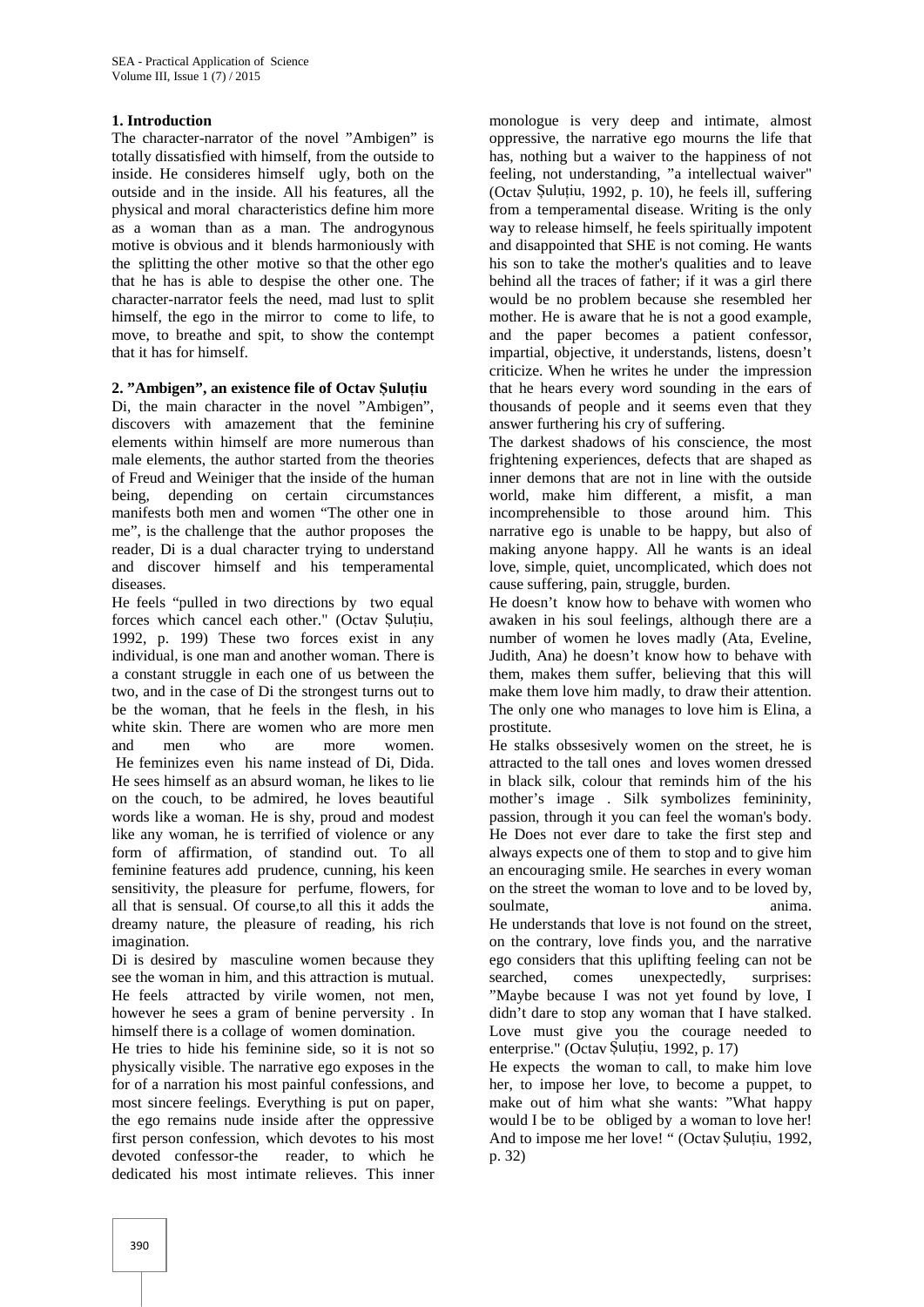In the beginning of the novel the character-narrator speaks about the unattainable ideal, impossible, about that perfect anima to which he dreams with open eyes. He believes that "dreams never come true; the greater is their reality. " (Octav Șuluțiu, p. 9)

He feels alone in this world, he is not concerned by anything but perfect, absolute, untouchable love and needs such love to heal. He wants to have a woman's soul, to take possession of it, dreamS of a love calm, without struggle.

Death is the salvation, he realizes that his soul is unable to love, to be generous, to adore.He realizes all these things, but is unable to overcome them, to take action for correction. He thinks that suicide is the only way out , he hates himself, he despises himself, he consideres himself a mere caricature, not a human being. There is nothing good in himself, which causes a crisis in the character and he comes to want only to rest forever, the introspection has made him tired, he lost his powers and wants a place where he can find eternal peace.

In the mirror appear his black idols mirror, demons as grotesque masks, expressing all his sinister ideas and feelings, and behind these masks the original is hidden, a kind of person, snub-nosed person, with eyes cracked under the forehead, with Malaysian lips.

This duality is also anticipated and by the mirror motive in which they can look at the other, that frighten him, is a kind of inner demon. The mirror is ruthless and shows him a monstrous, hideous, grotesque portrait.

"The nose could be proudly worn by a monkey. Meat and small, guarded between two smaller eyes, between two olive brown eyelids not wide open- Mongolian - my nose is lost in deep chasms and black nostrils. It's something in it , the lugubrious charm of caverns in an ancestral skull. Under the nose, the too fleshy mouth upper lip geometric cut a generous painter in carmine, it would be nice if her sister had not grown down too hard before reflecting more besides the red meat, abundant, disgusting:african lips. The cheekbones are out. Under the eyes two violet recesses . Little forehead under a soft, soft,hair, no stability, flat hair, greasy, barely picking rows of comb, flowing over the eye, wide, attracted by an irresistible chaotic state. hideous figure, my figure. Expressionless. Lifeless eyes, speechless." (Octav ulu iu, 1992, p. 18).

He abhorred himself, he hates himself, he feels like spitting in the mirror. It is bad because he is ugly and that's why no woman loves him, he is not relevant.

He is constantly governed by conflicting feelings and aspires to integration in nature, one that can provide absolute living craves: ,, To be a nice and good tree, brother of the forest. Do not think, just feel." (Octav Șuluțiu, 1992, p. 178) He only gets

along with the nature because it is stable and immobile, it doesn't change,it is always the same,it calm, full of surprises, varied. The demon inside of Di pushes him to the guilty pleasure games. Seeks pleasure in a brothel, is possessed by a fever and a furious passion. This carnal and very dangerous love for those who get carried away, causing even violence, destroies any will, caution, contemplation.

,,The female nature is regarded as an open vase in the center of which unrestrained passions are boiling. Men's task is to rein in the worst excesses by crossing moral and practical obligations. The leap into demonic is otherwise always possible. " ( Robert

Muchembled, 2002, p. 124) He likes voluptuous women, stately, and he found this only at the brothel, where the act of possession made him feel good. He is taken to the fornication bed without his permission, is pushed into the bed and does not respond. The prostitutes even quarrel among themselves,fight to have him in their bed, that happens between Nina and Elina. He can not accept to be loved or to love such woman with low morals because women like this have their soul removed. However, here appears Elina's love for him, a pure love in a vulgar place.

GH Mead in *L'esprit in them sort et la société*"believes that we can not make a clear destinction between our own self and that of others as ours does not exist and does not enter into our experience only if others self exists and is included in our experience. " (Richard J. Bourhis, Jacques- Philippe Leyens, 1997, p.54) So Di aspires to Another, to something else, the desire of love appears. Thus: "Desire is the desire for absolute Other. Beyond that quench hunger, quench thirst and feelings that you can settle down , metaphysics wants the Other, beyond all satisfactions, without any gesture to be possible to reduce aspiration, with no possibility of sketching any known comfort touch or to invent a new one. desire without satisfaction and hears the distance, otherness and exteriority of another. " (Emmanuel Lévinas, 1999, p. 18) Despite this fierce need, the character suffers a disappointment, fails, and his desire to find his anima will alwaysput him in opposition to the other.The otherness can be brought to discution only by reference to the other. The ego is the being, whose existence involves identifying, finding identity in everything that happens. The ego reveals his own thoughts, feelings, listens to himself, analyzes himself, but also analyzes what happens outside himself. It really surprises himself and feels sometimes stranger in his own body. This situation is with Di, who suffers a doubling in his interior, that being a struggle between the two egos.